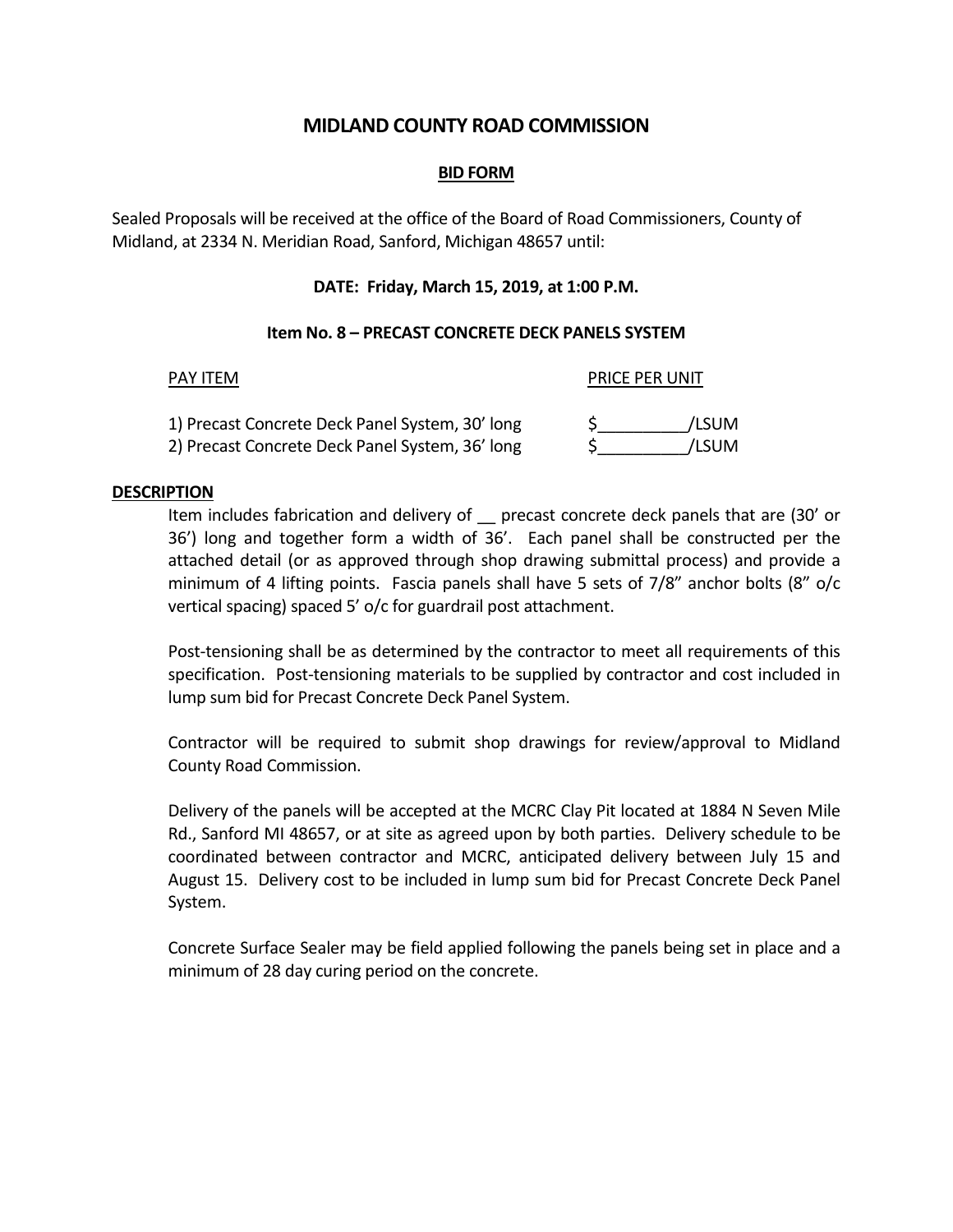| <b>COMPANY BIDDING</b><br><u> 1980 - Jan James Santan, masjid a shekara ta 1980 a shekara ta 1980 a shekara ta 1980 a shekara ta 1980 a she</u> |
|-------------------------------------------------------------------------------------------------------------------------------------------------|
|                                                                                                                                                 |
| ADDRESS<br><u> 1989 - John Stein, september 1989 - John Stein, september 1989 - John Stein, september 1989 - John Stein, sep</u>                |
|                                                                                                                                                 |
|                                                                                                                                                 |

AUTHORIZED SIGNATURE **TITLE** INDICATE ON ENVELOPE: Company Name, Item Number, Bid Item, Time and Date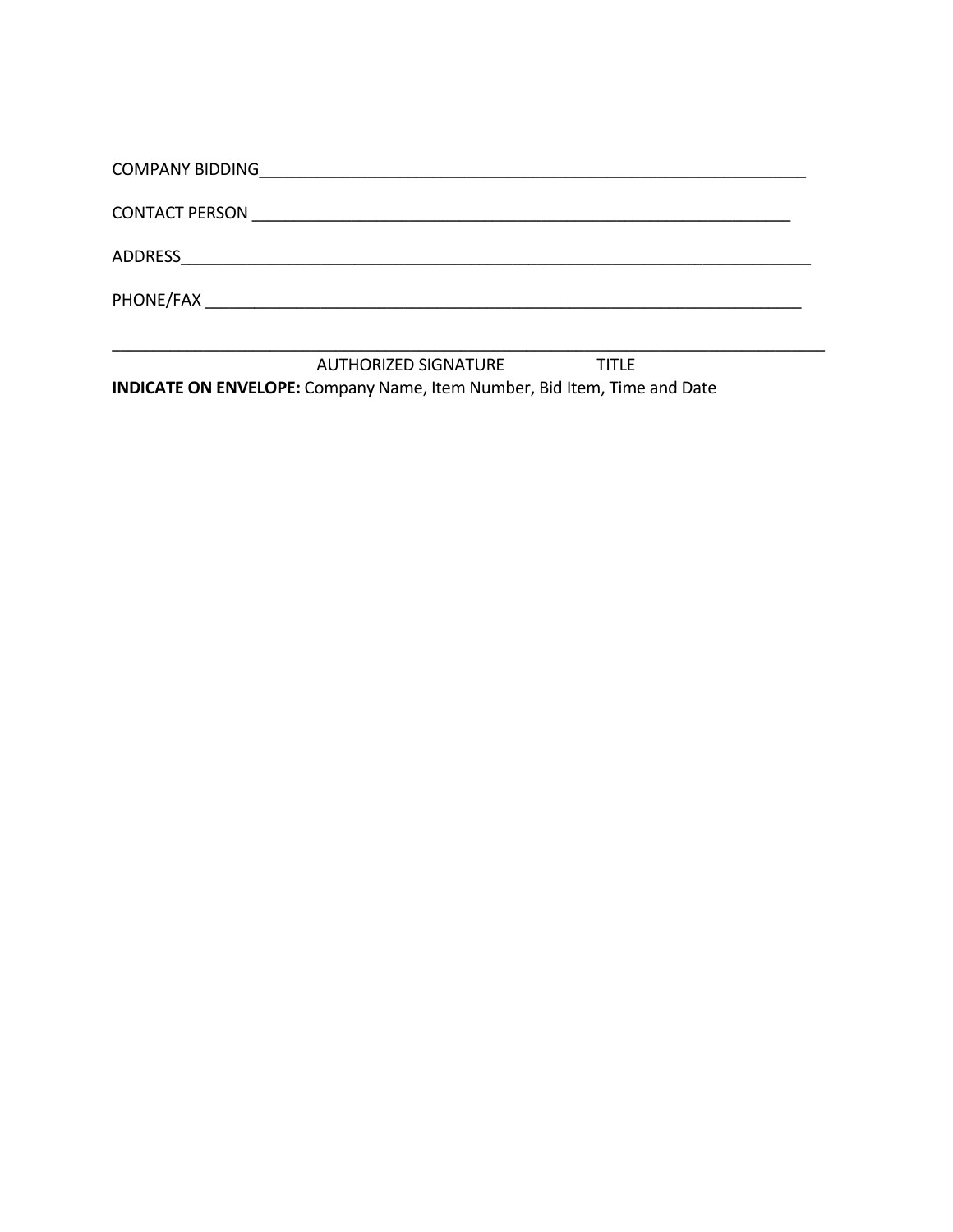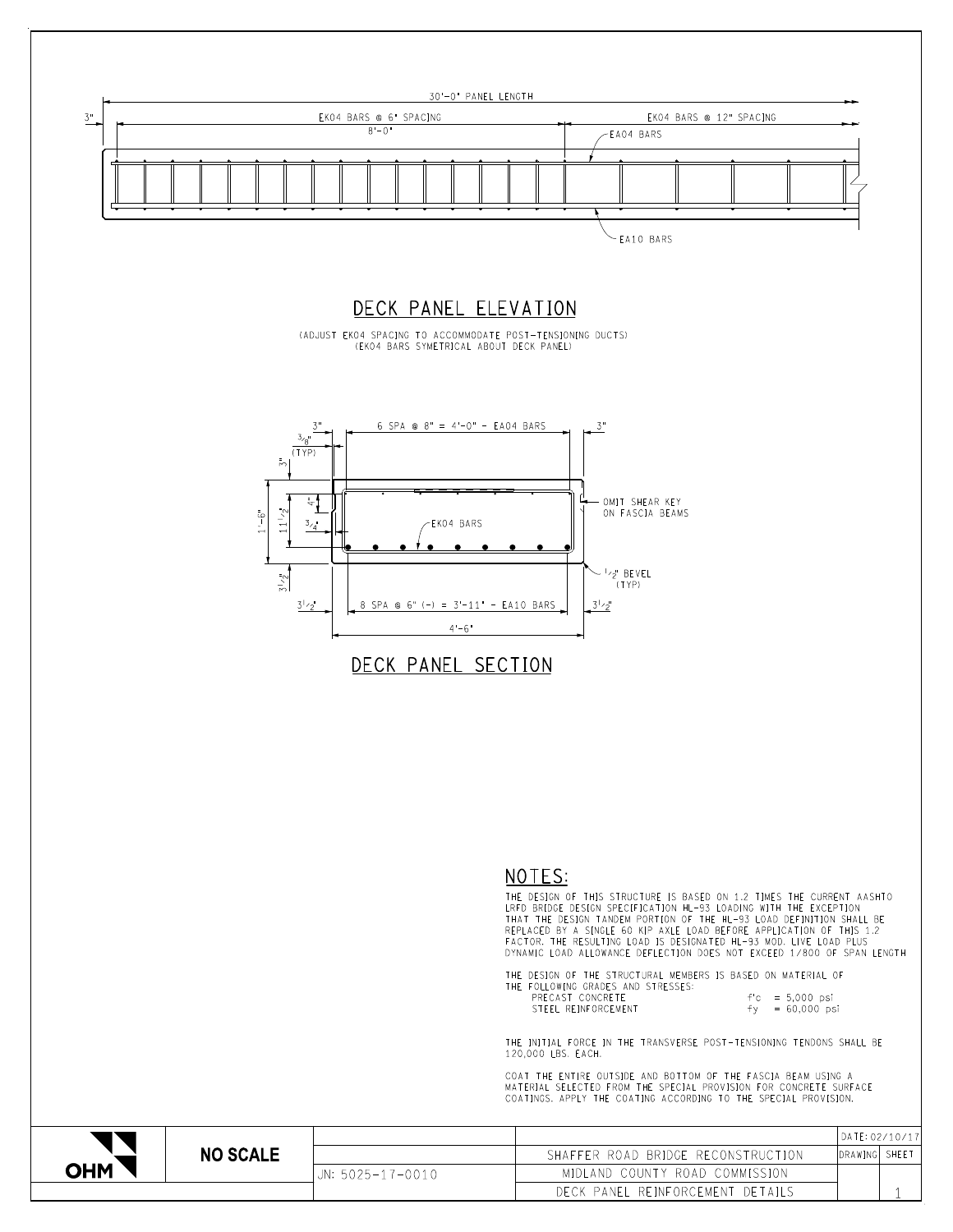# MIDLAND COUNTY ROAD COMMISSION

# SPECIAL PROVISION FOR **CONCRETE SURFACE COATINGS**

#### MCRC:ALB 1 of 3 02-10-17

**a. Description.** This work consists of furnishing and applying an acrylic based concrete surface coating to concrete structures, including facia beams as specified on the plans. Ensure all work and materials are in accordance with the standard specifications, except as modified herein.

**b. Materials.** Select the acrylic based concrete surface coating from the products listed below. On any single structure, use the same product for all areas to be coated with a specified color. Do not mix colors or products from more than one source.

For this project, furnish and apply a smooth textured, concrete coating of the following color, or another Engineer approved color:

#### **Color to be approved by Owner.**

Submit color samples to the Engineer for review and approval. If required by the Engineer, complete a test section to demonstrate the final color prior to application of the coating to the structure.

| Company                 | Product                                                  |
|-------------------------|----------------------------------------------------------|
| Benjamin Moore<br>056   | Super Spec Masonry 100% Acrylic Elastomeric Coating Flat |
| Carboline Company       | Carbocrylic 3350                                         |
| ChemMasters             | Colorcoat                                                |
| ChemMasters             | Colorlastic                                              |
| Conspec                 | Permacoat                                                |
| <b>ICI Dulux Paints</b> | Decra-Flex 300                                           |
| O'Leary Paint Company   | O'Leary 1375 Elastomeric                                 |
| PPG Idustries, Inc.     | Perma-Crete Pitt-Flex Elastomeric Coating 4-110          |
| Sherwin-Williams        | Concrete Texture Coating Smooth B97-160 Series           |
| Sika Corporation        | Elastocolor                                              |
| Sika Corporation        | Sikagard 550W Elastic                                    |
| Sonneborn               | <b>Super Color Coat</b>                                  |
| <b>Tamms Industries</b> | Tammolastic                                              |
| <b>Thoro</b>            | Thorocoat                                                |
| Thoro                   | Thorolastic                                              |

### **c. Construction.**

1. Surface Preparation. Cure new concrete a minimum of 28 days before coating. Following the curing period, and prior to coating, test for moisture content in the concrete as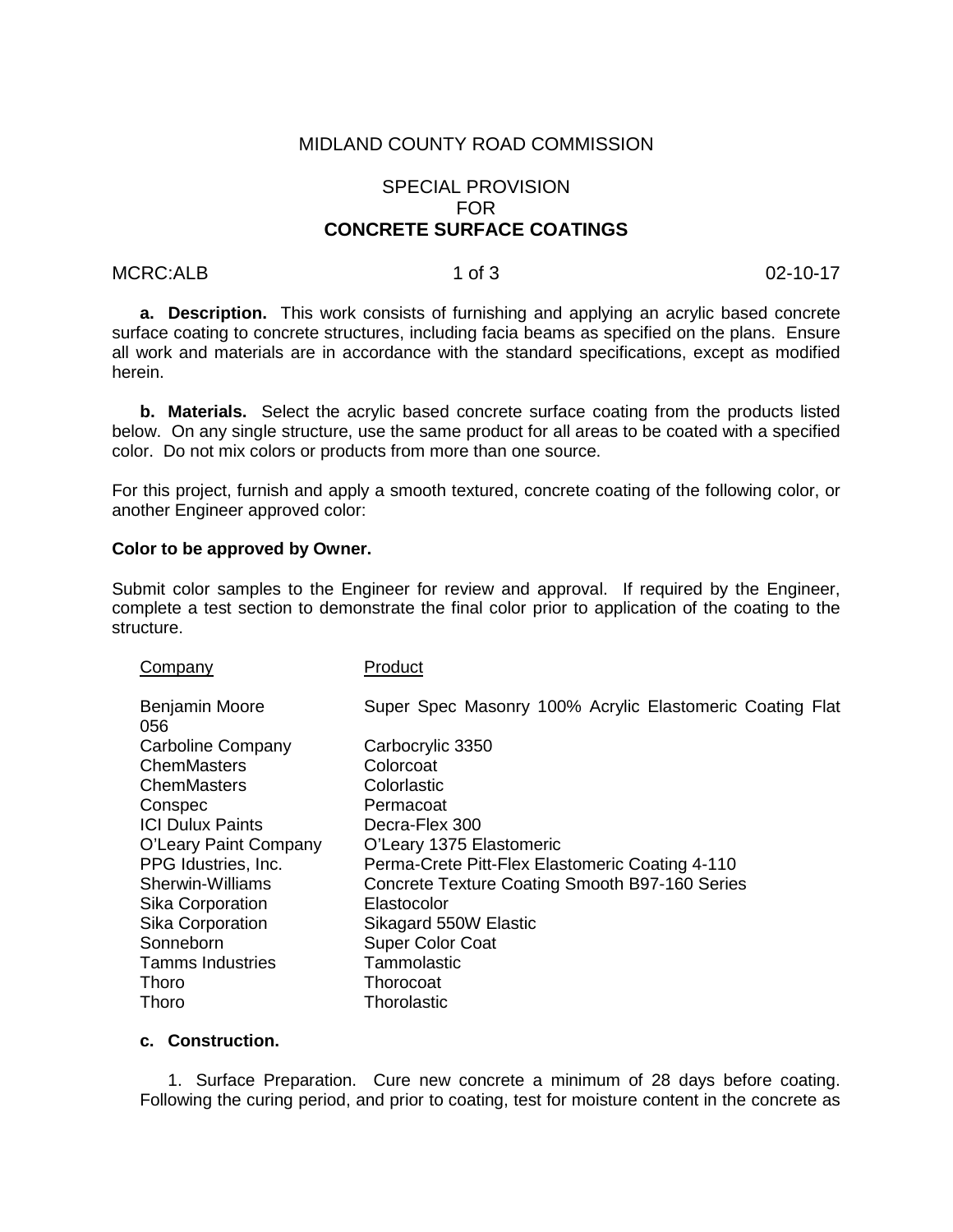described below.

Ensure all concrete to be coated is tested for the presence of moisture after surface preparation has been completed and prior to application of the coating. Ensure testing is in accordance with *ASTM D 4263*. Tape an 18 inch by 18 inch sheet (4mil) of transparent polyethylene to the concrete surface to be coated. Ensure all edges are sealed with tape that will stick to the concrete substrate and not allow the infiltration of air. Leave the plastic sheet in place a minimum of 16 hours to detect the presence of moisture in the concrete. There must be no moisture visible on the polyethylene sheet after the minimum period of time has elapsed for coating work to begin. This must be verified by the Engineer before application of the coating begins. This test may not be reliable in cooler conditions. Alternate methods to detect moisture must be approved by the Engineer. This test should be performed a minimum of once every 100 lineal feet on barriers, walls etc., and a minimum of once on columns, piers, etc. Prepare the surface, including removing fins and projections and filling surface voids and cracks (if required), according to manufacturer's recommendations, except as modified by this special provision.

Ensure the surface to be coated is dry and free from all contamination including, but not limited to: dirt, form release agents, oil, grease, laitance, loose material and curing compounds. Clean surface by low-pressure water cleaning, steam cleaning, or abrasive blasting (followed by oil-free compressed air cleaning) or by combination to achieve an acceptable cleaned surface. When low-pressure water cleaning or steam cleaning is used, the concrete surface profile (CSP) must be CSP 1 in accordance with the International *Concrete Repair Institute Guideline for Selecting and Specifying Concrete Surface Preparation for Sealers, Coatings, and Polymer Overlays* (Guideline No. 310.2R-2013). When abrasive blasting is used, the concrete surface profile must be CSP 2 to CSP 4. Lowpressure water or steam cleaning primarily removes water soluble contaminants. Aged concrete with contaminants such as hardened curing compound may require light abrasive blasting to completely remove the curing compound. Since many curing compounds contain wax, even well adhered residue must be removed prior to coating to ensure a good bond between the surface coating and the concrete.

When low pressure water cleaning or steam cleaning is used, the power washer must deliver 3000 - 4500 psi and utilize a 15 degree or smaller nozzle tip held perpendicular to the surface being cleaned. When using light abrasive blasting to remove contaminants on new construction, be careful not to remove excessive concrete material.

2. Visual Inspection. Check surface cleanliness by lightly rubbing with a dark cloth or by pressing translucent adhesive tape onto the concrete surface in the presence of the Engineer. An acceptable level of residual dust can be agreed upon by the Engineer and the Contractor. Perform a water drop test in the presence of the Engineer prior to coating the concrete surface to detect for the presence of any hydrophobic contaminants. Hydrophobic contaminants include materials such as form release agents, curing compounds, oil, grease, wax, and resins. If contaminants are detected, as evidenced by a lack of rapid absorption of the water drop into the concrete, remove the contaminants and perform the tests again until no contaminants are detected.

3. Application. Apply two coats (do not dilute) of the acrylic based concrete surface coating. Apply each coat to provide the minimum wet film thickness as recommended by the manufacturer. A primer is not required unless stated as required in the manufacturer's product data sheet. Temperature limitations of the air, coating material and concrete for